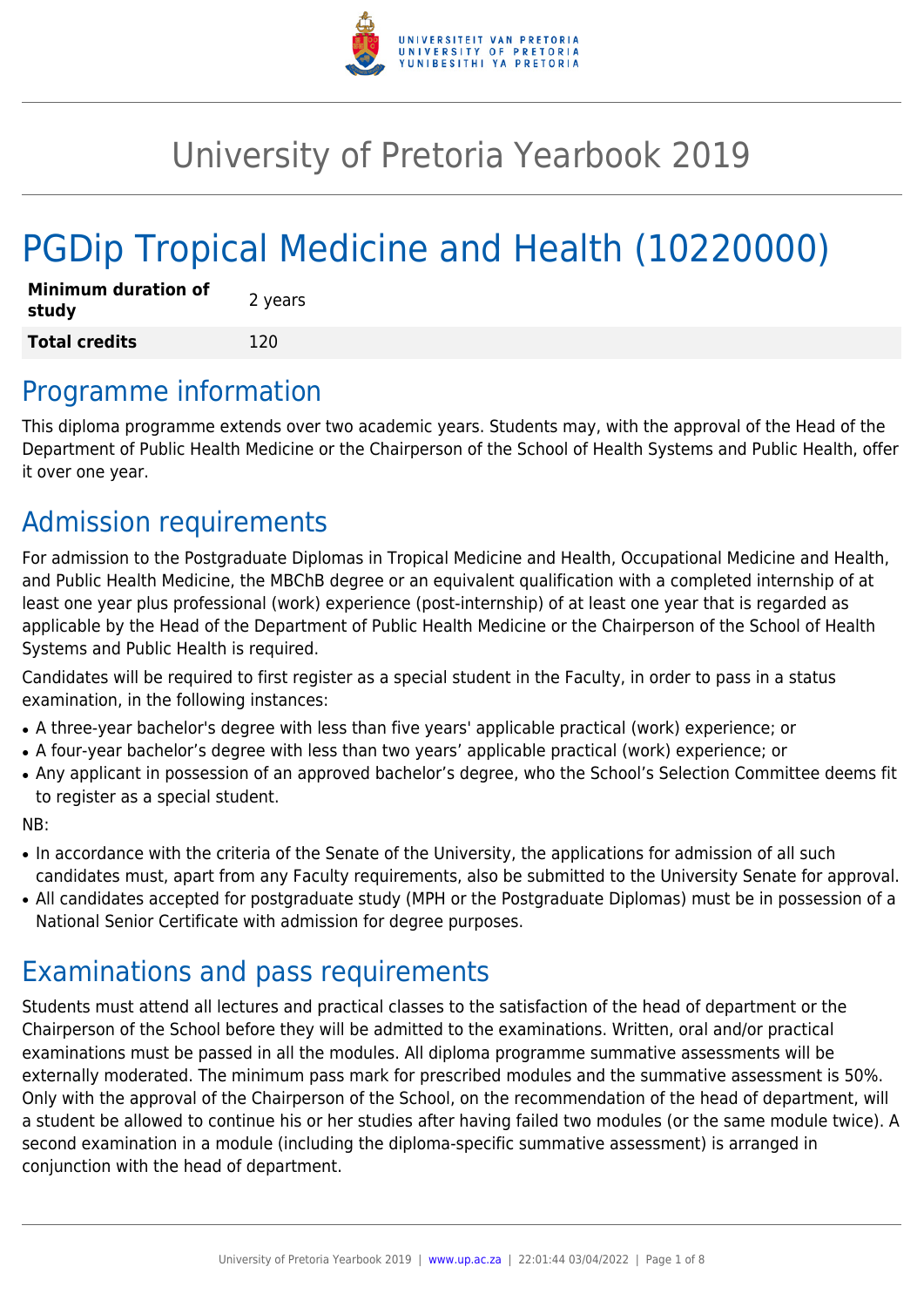

# Pass with distinction

A diploma is awarded with distinction to a student who has obtained a mark of at least 75% for the externally moderated assessment component as well as a simple (unweighted) average of at least 75% of all the marks for the other required modules for the relevant diploma.

# General information

#### **Concurrent registration for two study programmes**

- i. In accordance with the stipulations of the General Regulations, which is mutatis mutandis applicable in the case of postgraduate diploma study, the permission of the Dean is required for concurrent registration, subject to the regulations applicable to the fields of study in question and to any other stipulations the Dean may prescribe. Such a concession may be withdrawn by the Dean if the student does not perform satisfactorily – all assignments and coursework must be completed on time. Concurrent registration will not be accepted as a reason for poor performance or not meeting deadlines for both study programmes.
- ii. In the case of registering concurrently for two study programmes in the School of Health Systems and Public Health and elsewhere, students must obtain the written consent of both the coordinator of their current programme and the coordinator of the second programme (or the track co-ordinator in the case of the MPH), and submit it with a substantiating letter to the School's Academic Programme Committee, for recommendation by the Chairperson of the School, after which the application is submitted to the Dean for approval.
- iii. The School of Health Systems and Public Health states that concurrent registration for two study programmes is a privilege and not a right.
- iv. Concurrent registration must be applied for annually and is granted based on academic performance in the primary degree/diploma programme. If the current field of study is a master's degree, then the second field of study can be a postgraduate diploma.
- v. If the current field of study is a postgraduate diploma, then the second field of study can be another postgraduate diploma.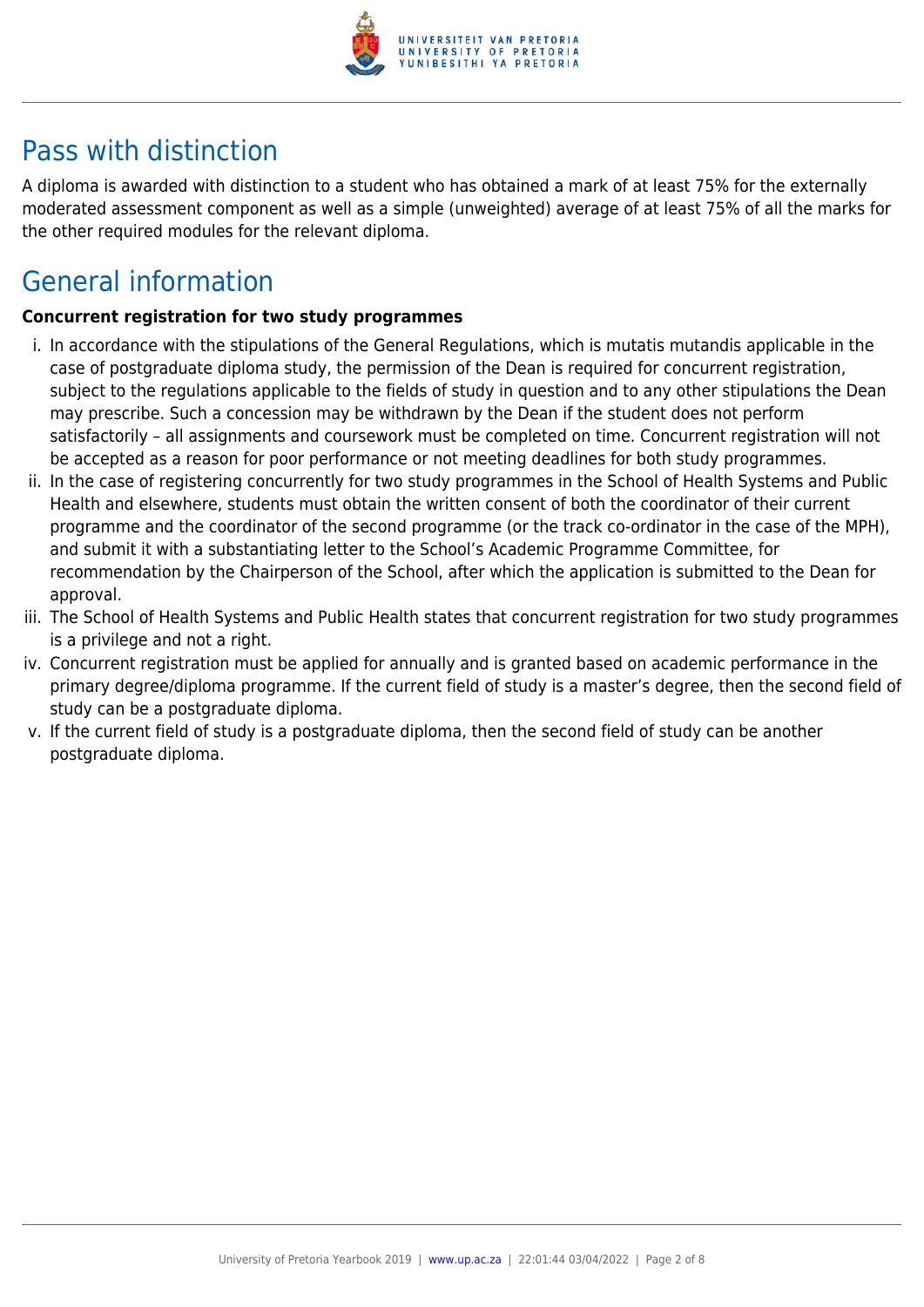

# Curriculum: Year 1

**Minimum credits: 120**

# **Core modules**

# **Principles of communicable disease control 777 (CDC 777)**

| <b>Module credits</b>         | 10.00                                     |
|-------------------------------|-------------------------------------------|
| <b>Prerequisites</b>          | No prerequisites.                         |
| Language of tuition           | Module is presented in English            |
| <b>Department</b>             | School of Health System and Public Health |
| <b>Period of presentation</b> | Year                                      |

### **Seminars in tropical health (Agent) 778 (CDC 778)**

| <b>Module credits</b>         | 10.00                                     |
|-------------------------------|-------------------------------------------|
| <b>Prerequisites</b>          | No prerequisites.                         |
| Language of tuition           | Module is presented in English            |
| <b>Department</b>             | School of Health System and Public Health |
| <b>Period of presentation</b> | Year                                      |

#### **Seminars in tropical health (Environment) 779 (CDC 779)**

| <b>Module credits</b>         | 10.00                                     |
|-------------------------------|-------------------------------------------|
| <b>Prerequisites</b>          | No prerequisites.                         |
| Language of tuition           | Module is presented in English            |
| <b>Department</b>             | School of Health System and Public Health |
| <b>Period of presentation</b> | Year                                      |

# **Seminars in tropical health (Host) 780 (CDC 780)**

| <b>Module credits</b>         | 10.00                                     |
|-------------------------------|-------------------------------------------|
| <b>Prerequisites</b>          | No prerequisites.                         |
| Language of tuition           | Module is presented in English            |
| <b>Department</b>             | School of Health System and Public Health |
| <b>Period of presentation</b> | Year                                      |

# **Tropical health examination 784 (CDC 784)**

| <b>Module credits</b> | 0.00                           |
|-----------------------|--------------------------------|
| <b>Prerequisites</b>  | No prerequisites.              |
| Language of tuition   | Module is presented in English |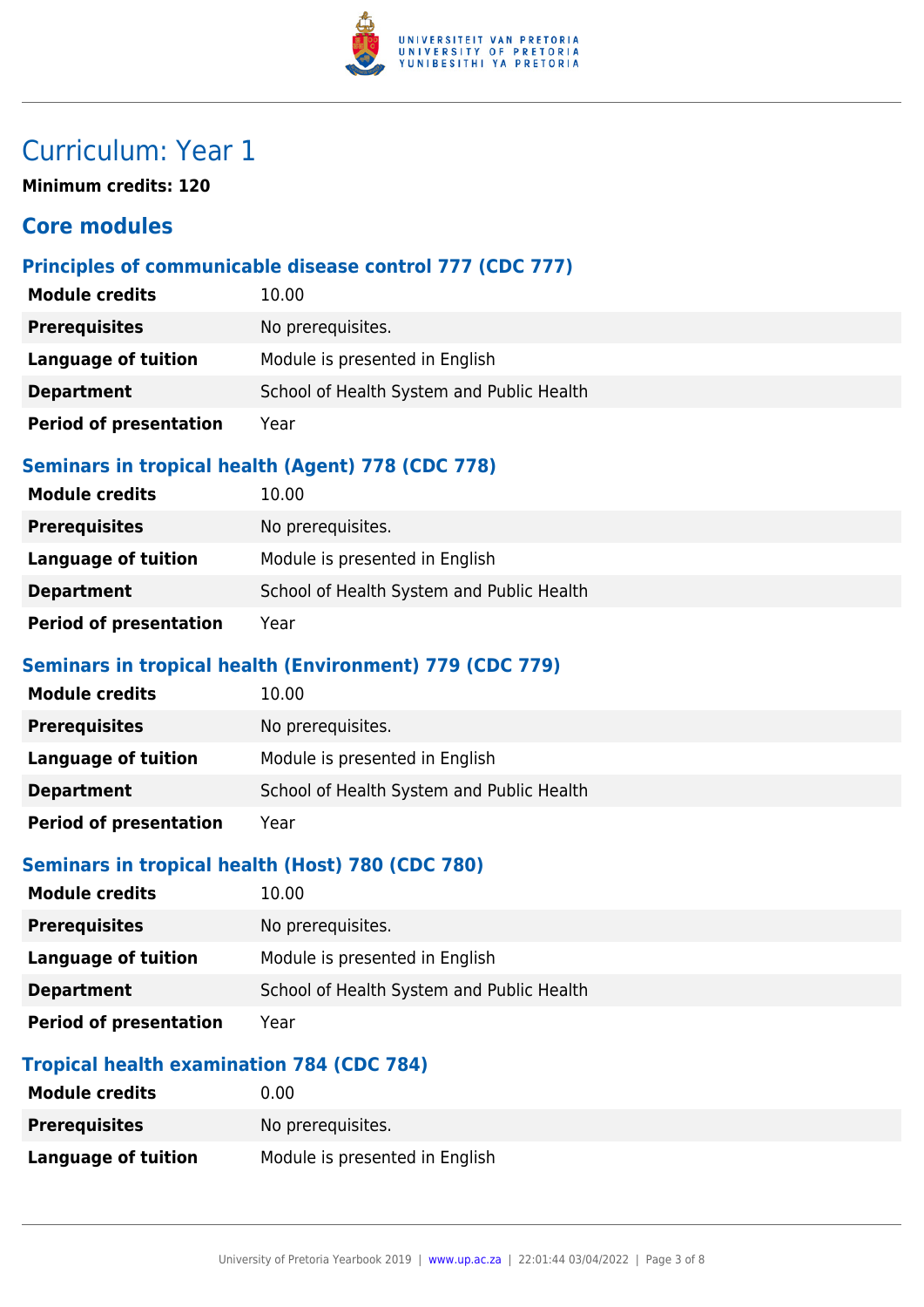

| <b>Department</b>             | School of Health System and Public Health                  |
|-------------------------------|------------------------------------------------------------|
| <b>Period of presentation</b> | Year                                                       |
|                               | Case studies in tropical medicine and health 785 (CDC 785) |
| <b>Module credits</b>         | 30.00                                                      |
| <b>Prerequisites</b>          | <b>CDS 771</b>                                             |
| Language of tuition           | Module is presented in English                             |
| <b>Department</b>             | School of Health System and Public Health                  |
| <b>Period of presentation</b> | Year                                                       |

#### **Module content**

Six case studies that involve either clinical cases or public health cases (such as outbreaks or other public health scenarios). The cases will be presented online, one every 6 weeks, during the second year of the diploma. The scenarios will be accompanied by questions that will require desktop research and thought as well as a mastery of the materials learned during the first year, in order to answer the questions well. Each case study will be worth 5 credits and an overall mark will be provided for the six case studies. A detailed study guide will be provided online

#### **Research report 786 (CDC 786)**

| <b>Module credits</b>         | 30.00                                     |
|-------------------------------|-------------------------------------------|
| <b>Prerequisites</b>          | No prerequisites.                         |
| <b>Contact time</b>           | as scheduled with study leader            |
| <b>Language of tuition</b>    | Module is presented in English            |
| <b>Department</b>             | School of Health System and Public Health |
| <b>Period of presentation</b> | Year                                      |

#### **Module content**

This is a research report consisting of a case series of a group of three patients with a specific infectious disease; or an infectious disease theme. The cases are selected and written up to illustrate an important clinical principle or report on or to demonstrate a variation in presentations and/ or treatment responses etc. The series must "tell a story" and offer insight rather than merely recording the clinical details of the disease episodes (although such documentation is required as part of the report).

### **Clinical tropical medicine 771 (CDS 771)**

| <b>Module credits</b>         | 5.00                                      |
|-------------------------------|-------------------------------------------|
| <b>Prerequisites</b>          | No prerequisites.                         |
| Language of tuition           | Module is presented in English            |
| <b>Department</b>             | School of Health System and Public Health |
| <b>Period of presentation</b> | Year                                      |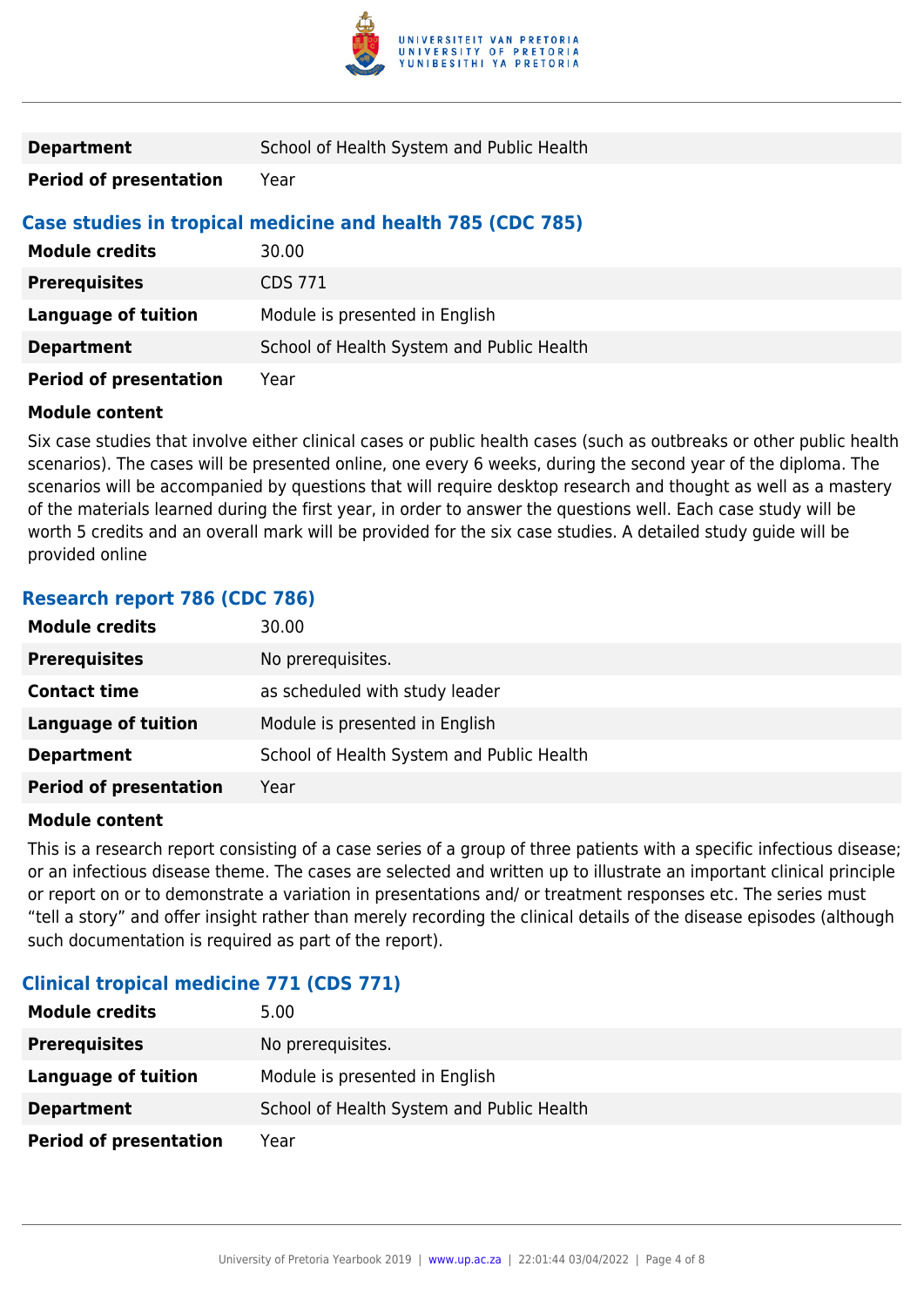

# **Investigating outbreaks 775 (CDS 775)**

| <b>Module credits</b>         | 10.00                                     |
|-------------------------------|-------------------------------------------|
| <b>Prerequisites</b>          | No prerequisites.                         |
| Language of tuition           | Module is presented in English            |
| <b>Department</b>             | School of Health System and Public Health |
| <b>Period of presentation</b> | Year                                      |

#### **Module content**

Students will learn how to investigate and determine the cause of a disease outbreak for both when the disease in question is known and when the disease in question is unknown. They will learn how to use appropriate study designs and to calculate attack rates and odds ratios in order to investigate outbreaks. They will learn how to write outbreak investigation reports.

#### **Learning in public health 778 (PHM 778)**

| <b>Module credits</b>         | 5.00                                      |
|-------------------------------|-------------------------------------------|
| Language of tuition           | Module is presented in English            |
| <b>Department</b>             | School of Health System and Public Health |
| <b>Period of presentation</b> | Year                                      |

#### **Module content**

Special introduction to fundamentals in Executive Leadership in health

The emerging student will be taught the fundamentals in executive leadership in healthcare systems which will form the basic platform or foundation for understanding the challenges for application of leadership modalities at the different levels of healthcare service delivery in the public health service and how to begin to think and analyse how the principles of executive leadership at their level of appointment can improve health service delivery.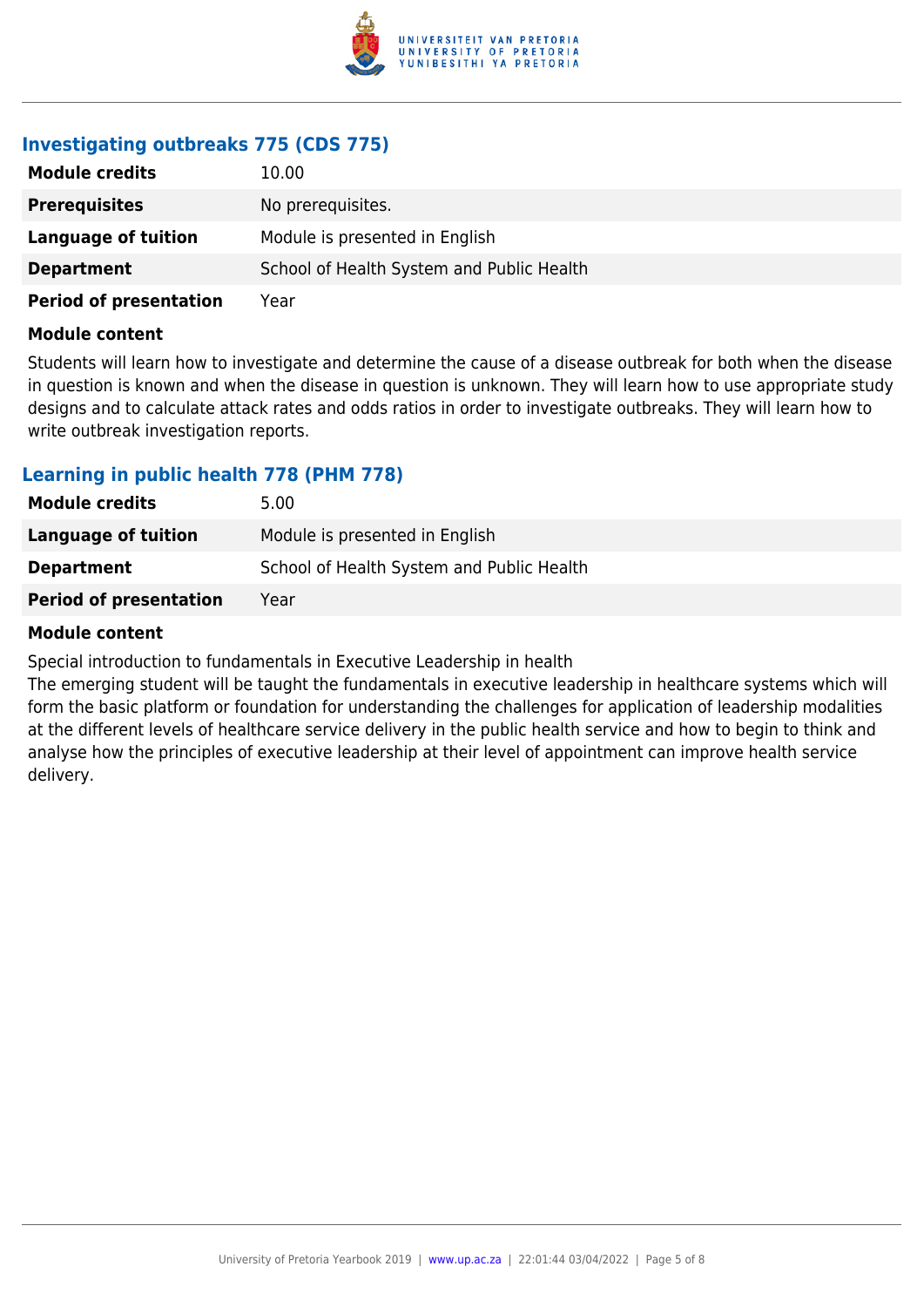

# Curriculum: Final year

**Minimum credits: 120**

# **Core modules**

# **Principles of communicable disease control 777 (CDC 777)**

| <b>Module credits</b>         | 10.00                                     |
|-------------------------------|-------------------------------------------|
| <b>Prerequisites</b>          | No prerequisites.                         |
| <b>Language of tuition</b>    | Module is presented in English            |
| <b>Department</b>             | School of Health System and Public Health |
| <b>Period of presentation</b> | Year                                      |

### **Seminars in tropical health (Agent) 778 (CDC 778)**

| <b>Module credits</b>         | 10.00                                     |
|-------------------------------|-------------------------------------------|
| <b>Prerequisites</b>          | No prerequisites.                         |
| Language of tuition           | Module is presented in English            |
| <b>Department</b>             | School of Health System and Public Health |
| <b>Period of presentation</b> | Year                                      |

### **Seminars in tropical health (Environment) 779 (CDC 779)**

| <b>Module credits</b>         | 10.00                                     |
|-------------------------------|-------------------------------------------|
| <b>Prerequisites</b>          | No prerequisites.                         |
| Language of tuition           | Module is presented in English            |
| <b>Department</b>             | School of Health System and Public Health |
| <b>Period of presentation</b> | Year                                      |

# **Seminars in tropical health (Host) 780 (CDC 780)**

| <b>Module credits</b>         | 10.00                                     |
|-------------------------------|-------------------------------------------|
| <b>Prerequisites</b>          | No prerequisites.                         |
| Language of tuition           | Module is presented in English            |
| <b>Department</b>             | School of Health System and Public Health |
| <b>Period of presentation</b> | Year                                      |

# **Tropical health examination 784 (CDC 784)**

| <b>Module credits</b>      | 0.00                           |
|----------------------------|--------------------------------|
| <b>Prerequisites</b>       | No prereguisites.              |
| <b>Language of tuition</b> | Module is presented in English |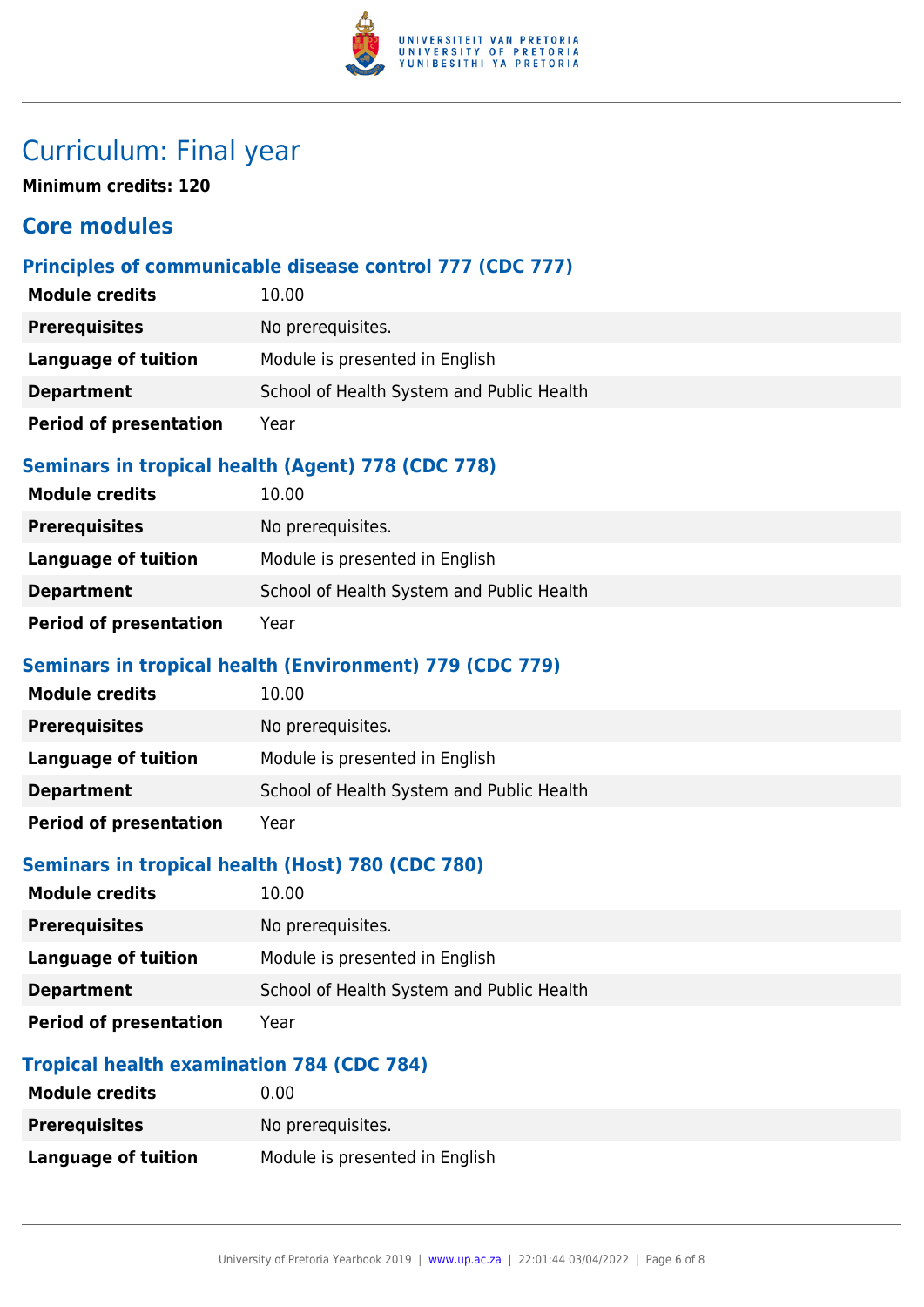

| <b>Department</b>             | School of Health System and Public Health                  |
|-------------------------------|------------------------------------------------------------|
| <b>Period of presentation</b> | Year                                                       |
|                               | Case studies in tropical medicine and health 785 (CDC 785) |
| <b>Module credits</b>         | 30.00                                                      |
| <b>Prerequisites</b>          | <b>CDS 771</b>                                             |
| Language of tuition           | Module is presented in English                             |
| <b>Department</b>             | School of Health System and Public Health                  |
| <b>Period of presentation</b> | Year                                                       |

#### **Module content**

Six case studies that involve either clinical cases or public health cases (such as outbreaks or other public health scenarios). The cases will be presented online, one every 6 weeks, during the second year of the diploma. The scenarios will be accompanied by questions that will require desktop research and thought as well as a mastery of the materials learned during the first year, in order to answer the questions well. Each case study will be worth 5 credits and an overall mark will be provided for the six case studies. A detailed study guide will be provided online

### **Research report 786 (CDC 786)**

| <b>Module credits</b>         | 30.00                                     |
|-------------------------------|-------------------------------------------|
| <b>Prerequisites</b>          | No prerequisites.                         |
| <b>Contact time</b>           | as scheduled with study leader            |
| <b>Language of tuition</b>    | Module is presented in English            |
| <b>Department</b>             | School of Health System and Public Health |
| <b>Period of presentation</b> | Year                                      |

#### **Module content**

This is a research report consisting of a case series of a group of three patients with a specific infectious disease; or an infectious disease theme. The cases are selected and written up to illustrate an important clinical principle or report on or to demonstrate a variation in presentations and/ or treatment responses etc. The series must "tell a story" and offer insight rather than merely recording the clinical details of the disease episodes (although such documentation is required as part of the report).

### **Clinical tropical medicine 771 (CDS 771)**

| <b>Module credits</b>         | 5.00                                      |
|-------------------------------|-------------------------------------------|
| <b>Prerequisites</b>          | No prerequisites.                         |
| Language of tuition           | Module is presented in English            |
| <b>Department</b>             | School of Health System and Public Health |
| <b>Period of presentation</b> | Year                                      |